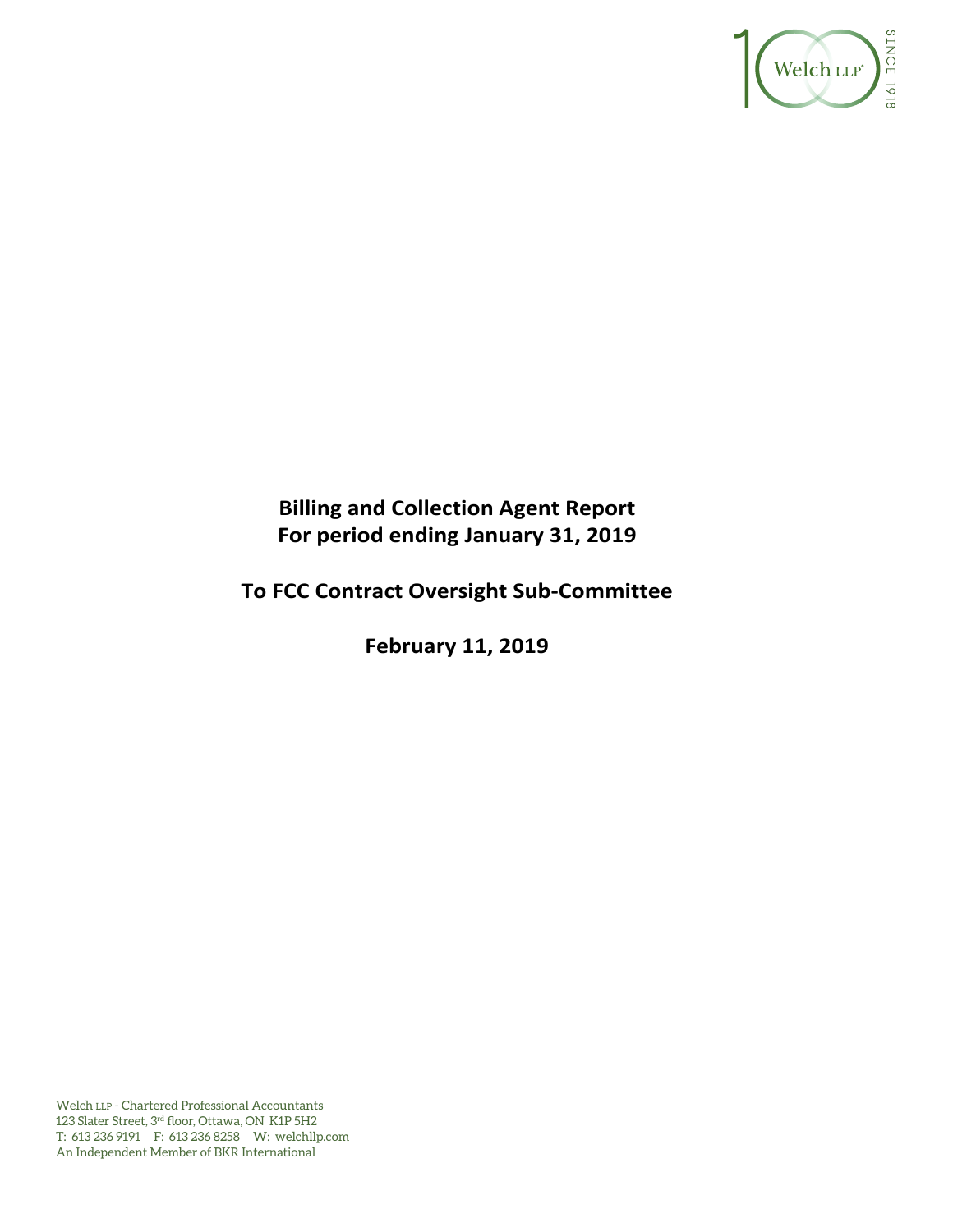# **NANPA FUND STATEMENT OF FINANCIAL POSITION January 31, 2019**

### **Assets**

| Cash in bank                                     |            | \$<br>3,274,003 |
|--------------------------------------------------|------------|-----------------|
| Receivables                                      |            |                 |
| Receivable from US Carriers                      | 67,402     |                 |
| Receivable from Canada                           |            |                 |
| Receivable from Caribbean countries              | 10,385     |                 |
| Receivables forwarded to Treasury for collection | 135,525    |                 |
| Receivable from US Treasury - see note below     | 204        |                 |
| Allowance for uncollectible accounts             | (146, 700) | 66,816          |
| <b>Total assets</b>                              |            | 3,340,819       |
| Less: Accrued liabilities                        |            |                 |
| Welch LLP                                        | 28,400     |                 |
| Audit - EY                                       | 9,600      |                 |
| Data Collection Agent - USAC                     | 13,562     | (51, 562)       |
| <b>Fund balance</b>                              |            | 3,289,257       |
|                                                  |            |                 |

Amounts receivable from US Treasury are amounts Treasury has indicated have been collected from filers but the funds have not yet been disbursed to NANP.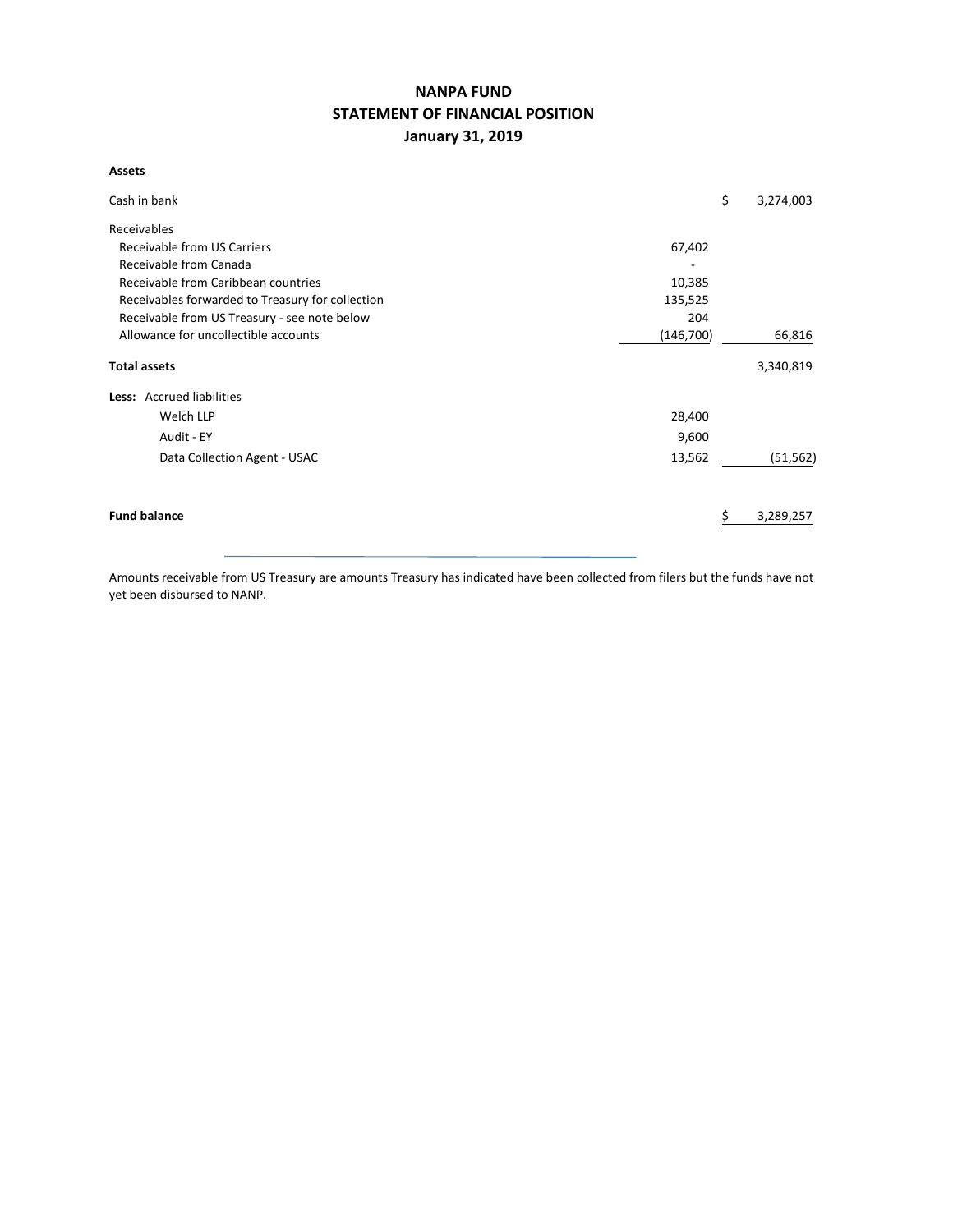## **NANP FUND FORECASTED STATEMENT OF CHANGES IN FUND BALANCE BASED ON NO DEFERRAL OF SOMOS PAYMENT OCTOBER 2018 TO SEPTEMBER 2019**

|                                             |        |                          |                |               |                   |               |               |                          |               |                |               |               |                         |               |               | <b>Variance between</b>                        |
|---------------------------------------------|--------|--------------------------|----------------|---------------|-------------------|---------------|---------------|--------------------------|---------------|----------------|---------------|---------------|-------------------------|---------------|---------------|------------------------------------------------|
|                                             |        | <b>Actual</b>            |                |               | <b>Forecasted</b> |               |               |                          |               |                |               |               |                         |               |               |                                                |
|                                             |        | <b>Oct-18</b>            | <b>Nov-18</b>  | <b>Dec-18</b> | <b>Jan-19</b>     | <b>Feb-19</b> | <b>Mar-19</b> | <b>Apr-19</b>            | <b>May-19</b> | <b>Jun-19</b>  | <b>Jul-19</b> | <b>Aug-19</b> | <b>Sep-19</b>           | <b>Total</b>  | <b>Budget</b> | forecasted results and<br>budget at Sept 30/19 |
| Revenue                                     |        |                          |                |               |                   |               |               |                          |               |                |               |               |                         |               |               |                                                |
| <b>International Contributions</b>          |        |                          |                |               |                   |               |               |                          |               |                |               |               |                         |               |               |                                                |
| Canada                                      | (1)    | 18,286                   | 9,143          | 9,143         | 9,143             | 9,143         | 9,143         | 9,143                    | 9,143         | 9,143          | 9,143         | 9,144         |                         | 109,717       | 109,717       | $\sim$ $-$                                     |
| Caribbean countries                         | (1)    | 23,036                   | $\sim$ $ \sim$ | $\sim$        |                   | $\sim$        |               | $\overline{a}$           | $\sim$        | $\sim$ $ \sim$ |               | $\sim$        | $\sim$                  | 23,036        | 23,036        |                                                |
| <b>Total International Contributions</b>    |        | 41,322                   | 9,143          | 9,143         | 9,143             | 9,143         | 9,143         | 9,143                    | 9,143         | 9,143          | 9,143         | 9,144         | $\sim$                  | 132,753       | 132,753       | $\sim$ $-$                                     |
| <b>Domestic Contributions - US carriers</b> | (1)    | 4,538,876                | 115,084        | 474,065       | 73,710            | 73,697        | 73,697        | 73,697                   | 73,697        | 73,697         | 73,697        | 73,697        |                         | 5,717,614     | 5,639,875     | 77,739                                         |
| Late filing fees for Form 499A              | (2)    | (1,300)                  | (400)          | 600           | 400               | $\sim$        | $\sim$        | $\sim$                   | $\sim$        | $\sim$         |               | $\sim$        | 66,000                  | 65,300        | 66,000        | (700)                                          |
| Interest income                             | (3)    | 6,155                    | 5,244          | 6,112         | 5,355             | 500           | 500           | 500                      | 500           | 500            | 500           | 500           | 500                     | 26,866        | 6,000         | 20,866                                         |
| <b>Total revenue</b>                        |        | 4,585,053                | 129,071        | 489,920       | 88,608            | 83,340        | 83,340        | 83,340                   | 83,340        | 83,340         | 83,340        | 83,341        | 66,500                  | 5,942,533     | 5,844,628     | 97,905                                         |
| <b>Expenses</b>                             |        |                          |                |               |                   |               |               |                          |               |                |               |               |                         |               |               |                                                |
| <b>NANPA Administration - Somos</b>         | (4)(a) | $\sim$                   | 240,833        | 240,833       | 240,833           | 243,333       | 243,333       | 243,333                  | 243,333       | 243,333        | 243,333       | 243,333       | 243,333                 | 2,669,163     | 2,088,152     | (581, 011)                                     |
| <b>NANPA Administration - Neustar</b>       | (4)(b) | 187,332                  |                |               |                   |               |               |                          |               |                |               |               |                         | 187,332       | 189,832       | 2,500                                          |
| <b>NANPA Administration - Neustar</b>       | (4)(b) |                          | 188,201        | 187,332       |                   |               |               |                          |               |                |               |               |                         | 375,533       |               | (375, 533)                                     |
| NANPA Administration - Neustar transition   | (4)(c) | $\overline{\phantom{0}}$ | $\sim$         | 70,822        |                   |               |               |                          |               |                |               |               |                         | 70,822        |               | (70, 822)                                      |
| 1K Block Pooling - Somos                    | (5)(a) | $\overline{\phantom{0}}$ | 314,855        | 314,585       | 314,315           | 319,585       | 319,585       | 319,585                  | 319,585       | 319,585        | 319,585       | 319,585       | 319,585                 | 3,500,435     | 2,848,879     | (651, 556)                                     |
| 1K Block Pooling - Somos pre-transition     |        |                          |                | 25,294        |                   |               |               |                          |               |                |               |               |                         | 25,294        | $\sim$ $-$    | (25, 294)                                      |
| 1K Block Pooling - Neustar                  | (5)(b) | 257,128                  |                |               |                   |               |               |                          |               |                |               |               |                         | 257,128       | 258,988       | 1,860                                          |
| 1K Block Pooling - Neustar                  | (5)(b) |                          | 258,777        | 254,442       |                   |               |               |                          |               |                |               |               |                         | 513,219       |               | (513, 219)                                     |
| 1K Block Pooling - Neustar transition       | (5)(c) |                          |                | 101,518       |                   |               |               |                          |               |                |               |               |                         | 101,518       |               | (101, 518)                                     |
| <b>Billing and Collection</b>               |        |                          |                |               |                   |               |               |                          |               |                |               |               |                         |               |               |                                                |
| Welch LLP                                   | (6)    | 28,400                   | 28,400         | 28,400        | 28,400            | 28,400        | 28,400        | 28,400                   | 28,400        | 28,400         | 28,400        | 28,400        | 28,400                  | 340,800       | 340,920       | 120                                            |
| <b>Data Collection Agent</b>                | (7)    | 6,637                    | 6,586          | 6,465         | 7,062             | 6,500         | 6,500         | 6,500                    | 6,500         | 6,500          | 6,500         | 6,500         | 6,500                   | 78,750        | 78,000        | (750)                                          |
| <b>Annual Operations Audit</b>              | (8)    | $\sim$                   | $\sim$         | 38,400        | 9,600             | $\sim$        | $\sim$ $-$    | $\sim$                   | $\sim$        | $\sim$         |               |               |                         | 48,000        | 48,000        |                                                |
| <b>Bank Charges</b>                         | (9)    | 3,835                    | 7,530          | 2,478         | 2,456             | 3,167         | 3,167         | 3,167                    | 3,167         | 3,166          | 3,166         | 3,166         | 3,166                   | 41,631        | 38,000        | (3,631)                                        |
| <b>Carrier Audits</b>                       | (10)   | $\sim$                   | $\sim$         | $\sim$        |                   | $\sim$        | $\sim$        | $\overline{\phantom{0}}$ | $\sim$        | $\sim$         |               | $\sim$        | $\sim$                  | $\sim$        | 200,000       | 200,000                                        |
| Bad debt expense                            | (11)   | (525)                    | (4, 449)       | 23,388        | 7,281             | 3,333         | 3,333         | 3,333                    | 3,333         | 3,333          | 3,333         | 3,333         | 3,333                   | 52,359        | 40,000        | (12, 359)                                      |
| <b>Total expenses</b>                       |        | 482,807                  | 1,040,733      | 1,293,957     | 609,947           | 604,318       | 604,318       | 604,318                  | 604,318       | 604,317        | 604,317       | 604,317       | 604,317                 | 8,261,984     | 6,130,771     | (2, 131, 213)                                  |
| Net revenue (expenses)                      |        | 4,102,246 (              | 911,662) (     | 804,037) (    | 521,339) (        | 520,978) (    | 520,978) (    | 520,978)                 | 520,978) (    | 520,977) (     | 520,977) (    | 520,976) (    | 537,817) <mark>(</mark> | $2,319,451$ ( | 286,143)      | (2,033,308)                                    |
| <b>Opening fund balance</b>                 |        | 1,424,049                | 5,526,295      | 4,614,633     | 3,810,596         | 3,289,257     | 2,768,279     | 2,247,301                | 1,726,323     | 1,205,345      | 684,368       | 163,391       | (357, 585)              | 1,424,049     | 1,286,143     | 137,906                                        |
| <b>Closing fund balance</b>                 |        | 5,526,295                | 4,614,633      | 3,810,596     | 3,289,257         | 2,768,279     | 2,247,301     | 1,726,323                | 1,205,345     | 684,368        | 163,391       | (357, 585)    | (895, 402)              | (895, 402)    | 1,000,000     | (1,895,402)                                    |
| <b>Fund balance makeup:</b>                 |        |                          |                |               |                   |               |               |                          |               |                |               |               |                         |               |               |                                                |
| Contingency                                 |        | 1,000,000                | 1,000,000      | 1,000,000     | 1,000,000         | 1,000,000     | 1,000,000     | 1,000,000                | 1,000,000     | 1,000,000      | 1,000,000     | 1,000,000     | 1,000,000               | 1,000,000     | 1,000,000     |                                                |
| Surplus                                     |        | 4,526,295                | 3,614,633      | 2,810,596     | 2,289,257         | 1,768,279     | 1,247,301     | 726,323                  | 205,345       | 315,632)       | 836,609)      | 1,357,585) (  | 1,895,402)              | 1,895,402)    |               |                                                |
|                                             |        | 5,526,295                | 4,614,633      | 3,810,596     | 3,289,257         | 2,768,279     | 2,247,301     | 1,726,323                | 1,205,345     | 684,368        | 163,391       | 357,585) (    | 895,402)                | 895,402)      | 1,000,000     |                                                |
|                                             |        |                          |                |               |                   |               |               |                          |               |                |               |               |                         |               |               |                                                |

**Assumptions: Reconciliation of forecast to budget at January 31, 2019**

| (1) The US carrier contributions for the period from October 2018 to September 2019 and the International contributions are based upon actual billings. | Budgeted fund balance at September 30, 2019 - contingency         | 1,000,000  |
|---------------------------------------------------------------------------------------------------------------------------------------------------------|-------------------------------------------------------------------|------------|
| (2) These fees represent the \$100 late filing fee charged to those companies that do not file the Form 499A by the due date.                           | Decrease in opening fund balance between budget period and actual | 137,906    |
| (3) Interest income projections are estimates                                                                                                           | Additional billings over estimate from budget                     | 77,739     |
| (4)(a) The NANPA Administration contract for Somos covers the period from November 1/18 to October 31/19                                                | Late filing fees (reversal) for Form 499A                         | (700)      |
| (4)(b) The NANPA Administration contract extension for NeuStar covers the period from October 1/18 to December 31/18                                    | Underestimate of interest earned to date compared to budget       | 20,866     |
| (4)(c) The NANPA Administration contract for NeuStar provides for transitional costs for the period from November 1/18 to December 31/18                | Somos - NANPA - excess of contract awarded over amount budgeted   | (581, 011) |
| (5)(a) The 1K Block Pooling Administration contract for Somos covers the period from November 1/18 to October 31/19                                     | NeuStar - NANPA - transitional month costs not budgeted           | (373, 033) |
| (5)(b) The 1K Block Pooling contract extension for NeuStar covers the period from October 1/18 to December 31/18                                        | NeuStar - NANPA - transition costs not budgeted                   | (70, 822)  |
| (5)(c) The 1K Block Pooling contract for NeuStar provides for transitional costs for the period from November 1/18 to December 31/18                    | Somos - Pooling - excess of contract awarded over amount budgeted | (676, 850) |
| (6) The cost of B&C Agent is based on the contract with Welch LLP                                                                                       | NeuStar - Pooling - transitional month costs not budgeted         | (511, 359) |
| (7) The expense for the Data Collection Agent is based on an allocation of costs by USAC.                                                               | NeuStar - NANPA - transition costs not budgeted                   | (101, 518) |
| (8) The expense for the annual operations audit performed by Ernst & Young LLP is based on the quote given.                                             | Decrease in B&C Agent costs                                       | 120        |
| (9) Bank fees are an expense to the Fund.                                                                                                               | Data Collection fees - Adjustment to actual from budget           | (750)      |
| (10) The budget allows \$200,000 for carrier audits. This will not be expended.                                                                         | Bad debts - Adjustment to actual from budget                      | (12, 359)  |
| (11) The allowance covers all accounts considered potentially uncollectible at January 31, 2019.                                                        | Carrier audits that will not be performed                         | 200,000    |
|                                                                                                                                                         | Operations Audit - Adjustment to actual from budget               |            |
|                                                                                                                                                         | Bank fees - Variance between actual and budget                    | (3,631)    |
|                                                                                                                                                         | Forecaseted fund balance at September 30, 2019                    | (895, 402) |

| etween<br>sults and<br>pt 30/19                                                                                             |
|-----------------------------------------------------------------------------------------------------------------------------|
| 77,739<br>(700)<br>20,866                                                                                                   |
| 97,905<br>(581, 011)<br>2,500<br>(375, 533)<br>(70, 822)<br>(651, 556)<br>(25, 294)<br>1,860<br>(513, 219)<br>(101, 518)    |
| 120<br>(750)<br>(3,631)<br>200,000<br><u>(12,359)</u><br><u>(2,131,213)</u><br>(2,033,308)<br><u>137,906</u><br>(1,895,402) |
| 1,000,000<br>137,906<br>77,739<br>(700)                                                                                     |
| 20,866<br>(581, 011)<br><u>(373,033)</u><br>(70,822)<br>(676, 850)<br>(511,359)<br>(101, 518)<br>120                        |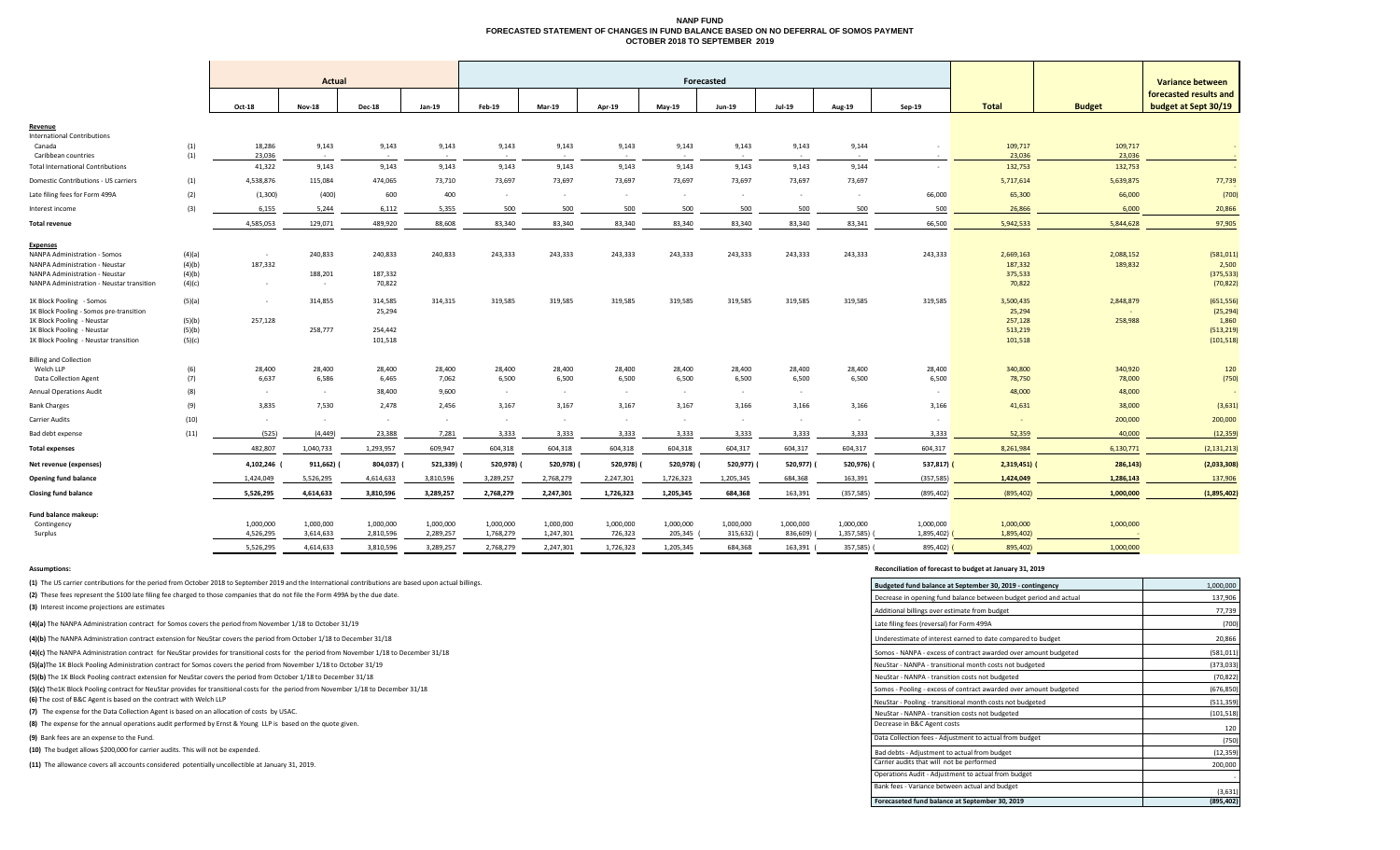## **Deliverables Report**

## **Distributing invoices**

The monthly invoices for carriers were emailed/mailed on January 14<sup>th</sup>.

## **Processing Payments**

Payment information from the lockbox service at Mellon Bank is downloaded on a daily basis. The deposit information is recorded daily.

#### **Late/Absent Payments**

Demand notices and statements of account were emailed/mailed on January 14<sup>th</sup> to all carriers with overdue balances. A total of 7 demand notices and statements of account were sent out. This is significantly lower than in previous months as outstanding amounts from the 2018 annual billing were sent to Treasury for collections on January 10, 2019.

#### **FCC Red Light Notices**

At a minimum, an updated red light report is posted to the FCC server for processing once a week. When required, additional updates are posted.

#### **Helpdesk Queries**

All queries are directed to a helpdesk voicemail inbox or email inbox. The details of the query are documented in an Access database. The date, Filer ID, nature of query, name of person making the request, who responded to the query and the resolution date. In January 9 calls and 23 emails were received which is lower than the prior year. Most queries are about requesting copies of invoices, how to make changes to their email billing address, notification about closing their business, asking what the invoice was for or asking how to make a payment.

#### **Staffing Changes**

There have been no changes to staffing this month.

#### **Contract Renewals**

The Billing and Collection Agent contract was awarded to Welch LLP in April 2018. The contract is for a 5-year period from May 1, 2018 to April 30, 2023.

The NANPA Administration contract for NeuStar was extended for the period of October 1, 2018 to December 31, 2018 which includes a 2 month transition to the new administrator, Somos, Inc. The contract with Somos for the NANPA Administration Contract covers the period of November 1, 2018 to October 31, 2019.

The 1K Block Pooling contract for NeuStar was extended for the period of October 1, 2018 to December 31, 2018 which includes a 2 month transition to the new administrator, Somos, Inc. the contract with Somos for the 1K Block Pooling covers the period of November 1, 2018 to October 31, 2019.

#### **Status of Audits**

**FCC Audit:** The FCC audit for 2018 is completed.

**Independent Audit:** The independent audit by Ernst & Young LLP of the financial statements and specified procedures commenced November 19th, 2018. The financial statement audit it completed at this time.

**IPERIA:** A kick-off meeting was held in November with the FCC and the auditors. Documentation requested was provided in December 2018.

### **Deliverable Reports Submission Dates**

**Monthly SSF 224 repor**t - submitted February 4, 2019. **Quarterly Report on Fund Performance and Statement of Financial Positio**n - submitted on January 10, 2019 **Quarterly Crosswalk reporting package** - submitted on January 10, 2019 **Treasury Report on Receivables** - submitted on January 29, 2019 *(delay in submission due to US government shutdown)* **Monthly COSC** report - submitted on January 17, 2019 *(delayed as a result of waiting for NeuStar confirmation of transition costs)*

#### **Accounts Receivable**

We did not receive any funds from Treasury for debts collected this month.

At the end of January there are 664 accounts outstanding representing unpaid invoices from the September 2018 billing, amounting to \$65,637. Of the 664 accounts, 648 accounts totalling \$64,198 were submitted to Treasury on January 10, 2019 for collections.